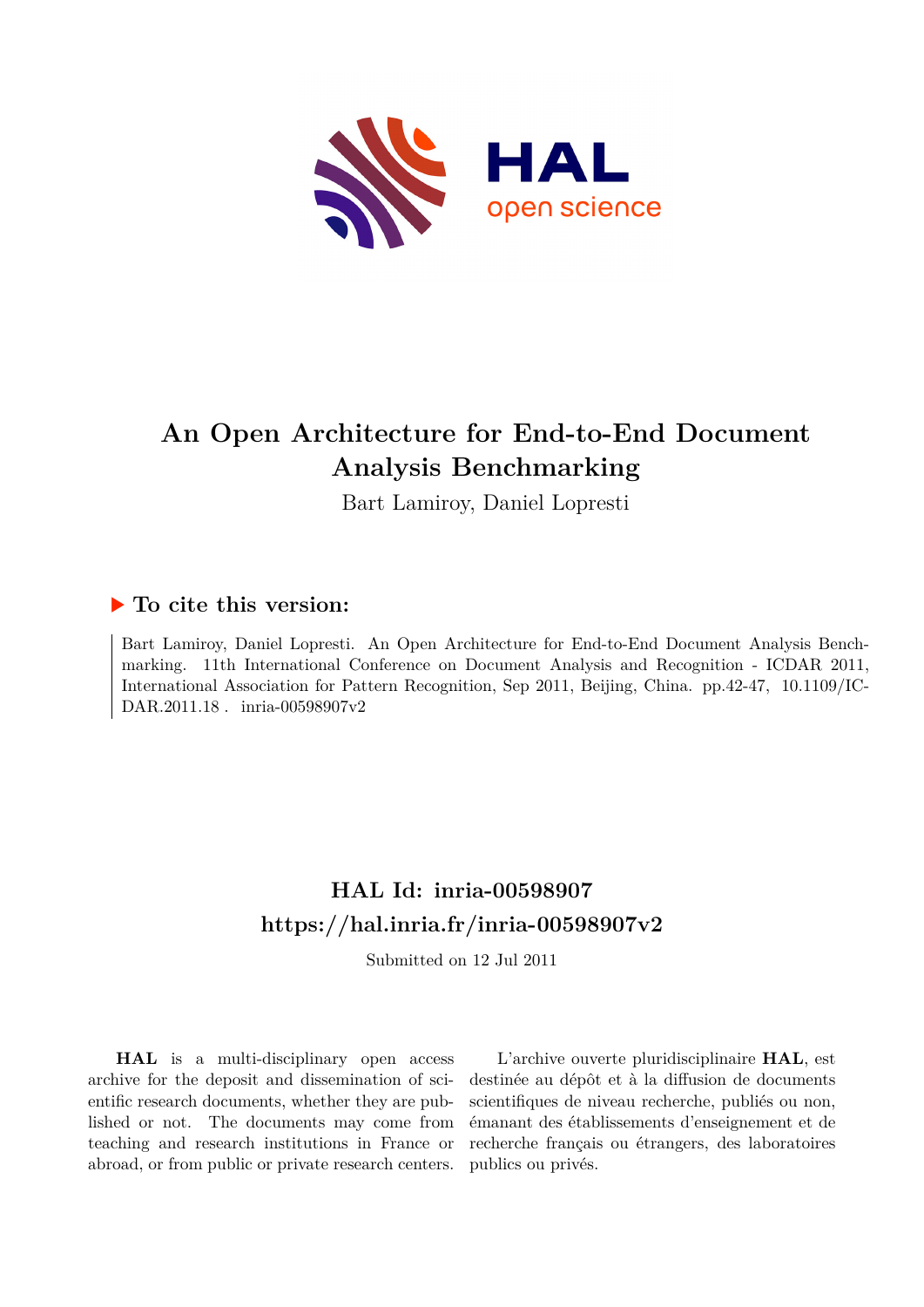### An Open Architecture for End-to-End Document Analysis Benchmarking

Bart Lamiroy *LORIA Nancy Université – INPL Nancy, France Bart.Lamiroy@loria.fr*

*Abstract*—In this paper, we present a fully operational, scalable and open architecture allowing end-to-end document analysis benchmarking without needing to develop the whole pipeline. By decomposing the analysis process into coarsegrained tasks, and by building upon community provided stateof-the art algorithms, our architecture allows any combination of elementary document analysis algorithms, regardless their running system environment, programming language or data structures. Its flexible structure makes it straightforward to plug in new algorithms, compare them to other algorithms, and observe the effects on end-to-end tasks without need to install, compile or otherwise interact with any other software than one's own.

*Keywords*-benchmark; web services; document analysis; performance evaluation;

#### I. INTRODUCTION

The issue of benchmarking, and more generally speaking, comparing results in experimental science, is a recurring and fundamental discussion (*cf.* [1], [2], [3] for an incomplete list in the document analysis domain). To compare reported results with others in an irrefutably objective framework is essential in all scientific domains. Better still is to be able to reproduce reported experiments and compare the obtained results with those published. Moreover, it is not sufficient to only have access to the outcomes of experiments; in many cases sound scientific debate arises over conclusions and deductions taken from a set of experiments when contesting parties question the validity of the claims on grounds of incomplete parameter scopes or experimental conditions. This is not only part of normal scientific experimentation, it is the core essence of scientific activity.

In the domains of machine perception, and document analysis in particular, many initiatives and efforts have emerged over the years, to provide the research community with tools that would allow sound contradictory debate and objective comparison between published methods.

They can be placed into several categories:

- annotated datasets, allowing experiments on the same data, and thus partially share parameters [4], [5], [6];
- execution frameworks and software, which allow experiments to run on shared code bases, and therefore have a greater level of interaction and re-usability [7],

Daniel Lopresti *Computer Science and Engineering Lehigh University Bethlehem, PA 18015, USA lopresti@cse.lehigh.edu*

[8], [9] (re-usability can be seen as some form of reproducibility);

- data markup languages, while sometimes much related to the previous point, they allow for more transparent data sharing and comparison of experimental results [10];
- contests, held at international conferences or hosted on a more continuous basis by scientific associations.

Despite these efforts<sup>1</sup>, and despite the peer review processing, there still remains room for progress in the area of contradictory debate and objective comparison between published methods [11]. There are several factors that contribute to this, especially when it comes to reproducibility and comparison of results.

Shared datasets, for instance, while having significantly contributed to improving performance metrics [2], fail in other cases to contribute to a productive debate. After being used for some time, research teams inevitably, and often unconsciously, learn to adapt to their specificities and implicit context assumptions; their "ground-truths" (or prerecorded interpretations) suppose a one-size-fits-all approach across all evaluations.

Execution frameworks and open-source software have the advantage of allowing users to share the same code base and experimental run-time conditions or input-output conventions. While this has a positive impact on reproducibility, their scope is sometimes limited, since users are coerced into software environments, programming languages or other operational constraints that may not be optimal in their specific context. Furthermore, these tools require significant efforts to maintain (open-source community development efforts require a critical mass to be self-sustaining) and may, over time, suffer from technological obsolescence, making them harder to maintain on newer platforms.

Contests are great tools for providing instant snapshots of the state of the art in the evaluation context that was specifically defined for the contest. Rarely do they offer the opportunity to "replay" the contest with other parameters,

<sup>1</sup>Owing to space constraints, it is only possible for us to cite a small fraction of the many existing efforts to contribute shared resources for the use of the research community.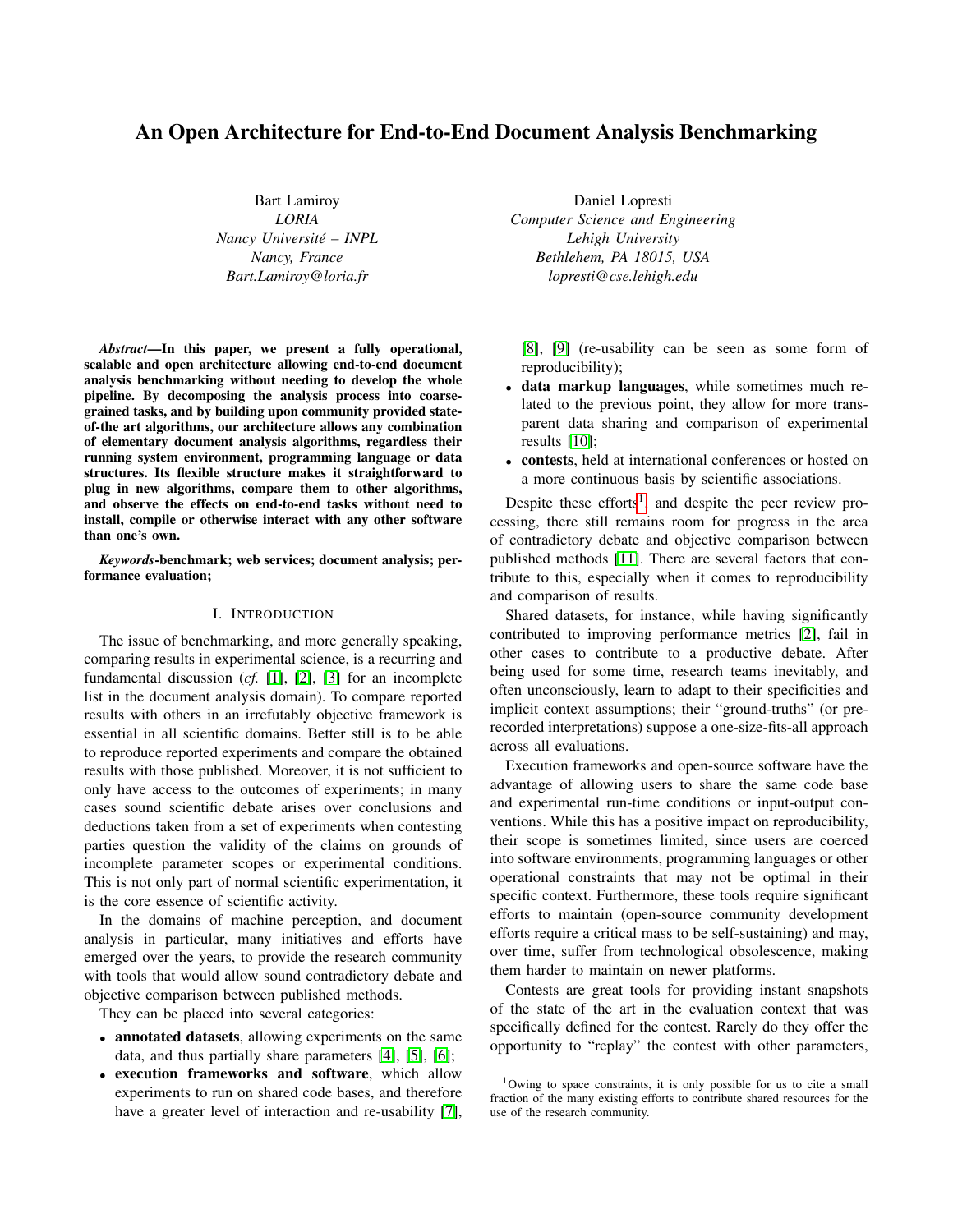or even to compare contestants of one year with those of previous editions ... or to imagine *what if* scenarios where the evaluation or execution context are shifted into a different setting. The result is that their outcomes are static, and hence cannot support a dynamic debate.

Creating the ideal conditions for productive, reproducible experimental science is not an obvious task, and is certainly not one that can be achieved by anything short of a whole community. It cannot be dictated, but rather comes from a common adoption of what are considered best practices. The previously enumerated examples are steps in that direction. We believe that they can be re-formulated into a new paradigm, providing an even higher level of scientific trustworthiness in and reproducibility of reported experimental results [11]. Because of space constraints, we are only addressing those parts of the technical implications of this paradigm that are concerned with execution and reproduction of algorithms. Other aspects, focusing on data or interpretation storage and retrieval, result certification or provenance recording have been described before [12], [13].

This paper will focus of the question of reproducibility from an operational point of view, and especially in the light of document analysis problems. It should be noted that the basic ideas we are presenting are more general and not confined to the field of document analysis.

We begin by analyzing in Section II the technical features required for a generic framework for supporting reproducible experiments. In Section III, we lay out the technologies and architectures that address these requirements and present the tools we have developed to implement our system.

#### II. REQUIREMENTS FOR REPRODUCIBLE SCIENTIFIC **EXPERIMENTS**

The question on how to produce and report scientifically sound and valid experiments is not new [14], it is an ongoing debate in all disciplines, e.g. [15], [16].

The basics are:

- 1) reporting of clearly set goals and defined interpretation framework,
- 2) full access to all experimental data,
- 3) reporting of the experimental apparatus, setup and protocol, in such a way that it becomes fully reproducible,
- 4) all parameters defining the data (if applicable) and those related to the experimental process.

While these seem obvious, and are apparently met by the initiatives presented previously, the currently available resources fail to produce the effect of fully reproducible open experiment reporting. The reasons for this include:

*Full disclosure and complete reporting:* is often difficult to achieve for methods and algorithms, notably because of space constraints on publications. Even if the reporting is completely transparent, it still may be hard to reproduce complex algorithms and obtain identical behavior due to implementation choices, bugs, *etc.* Making source code available, or using shared development or execution platforms [7], [8], [9] is helpful, but practice shows that this only rarely yields comparative studies. The reason for that is that the platforms are very much technology dependent (choice of specific programming languages, operating systems, data structures or other constraining paradigms) that often require a time investment that discourages others from using it. They also may suffer from progressive obsolescence when not actively maintained. Releasing source code can also be problematic when private funding, IP or patents come into play.

*Full access to all experimental data:* should not really be an issue, given today's ubiquitous access to storage and bandwidth (although this does become an issue when the amount of data becomes too large [17]), but there are more subtle difficulties. The way benchmark datasets are currently conceived and made available is rather "monolithic" in the sense that they have usually been created for a specific experimental context, and that their intrinsic parameters (*e.g.* type of images, resolution, content, frequency ...) and associated interpretations are those that suit this context. In order to adapt to these implicit constraints, re-use of existing datasets often comes with recomposition, selection and filtering of the original data, blurring the exact boundaries of the effectively used data.

*Exact description of all parameters:* is difficult to provide, especially for data, since they often reflect a mix of arbitrary design decisions (my method does only take .tif images) and more subjective ones ("reasonably" good scan quality so that the OCR doesn't fail). Because of different experimental contexts, it is rarely the case that exhaustive experiments are reported over complete datasets, without the selection and filtering mentioned beforehand. This also sometimes holds for contests where training data is not always formally characterized, for instance.

The result is that most of the time, results are reported and published in good faith and that peer reviewers need to find the subtle compromise between investigating the veracity of the alleged claims and their experience-backed feeling of their plausibility. This also holds for readers who would want to build upon published results, either to compare their own methods to the published ones using the same experimental context, or to change the experimental context and setup to test the published approaches with other data.

In order to achieve the goals described in this section, any published result (data, algorithm and experimental setup parameters) should be transposable in any context and should allow any user, using any kind of environment to immediately reproduce the experiments in the exact same conditions as reported. Elsewhere we have addressed some of the issues in referencing datasets and interpretations [12], [13]. The following sections will focus on how to reproduce experimental setups and run algorithms in the exact same conditions as published.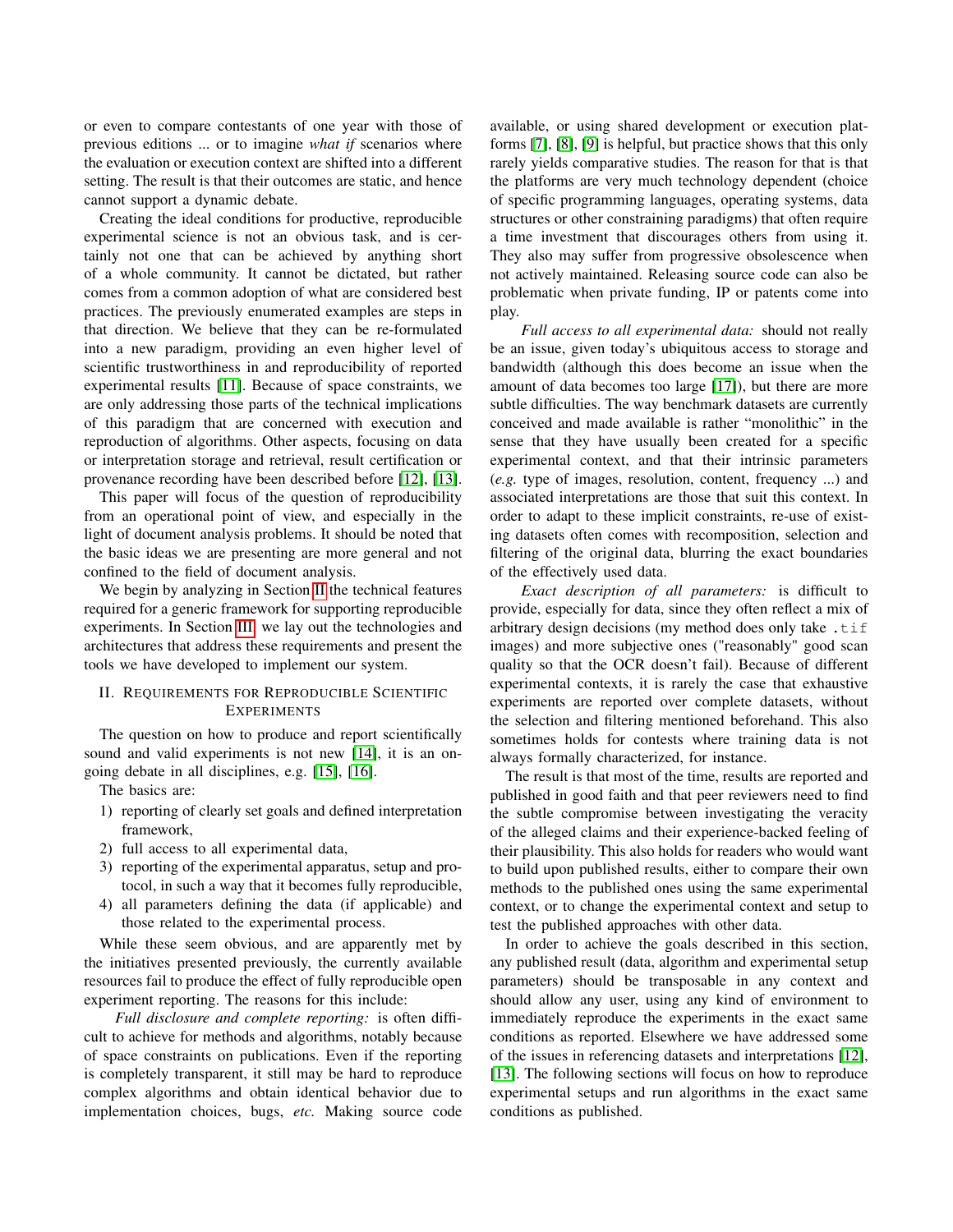#### III. GLOBAL ARCHITECTURE

The solution presented here has been tested and integrated in the DAE platform at [http://dae.cse.lehigh.edu/DAE.](http://dae.cse.lehigh.edu/DAE) Its global architecture is represented in Fig. 1. It is noteworthy to mention that the platform itself is merely a validation of the concepts presented in this paper, and that the latter can be implemented outside of the platform without loss of the general goals announced in the previous section.

#### *A. Document Analysis Algorithms as Web-Services*

Rather than to require user to adopt a specific programming paradigm, dedicated libraries or integrated systems, we propose to build our solution on an open standard and to publish algorithms as web services [18]. This solution offers the following advantages:

*Platform Independent Open Standard:* web services are built upon a series of standards that are well documented and widespread. They can be accessed and used through a great variety programming languages and execution environments. While platform independent, they are completely interoperable, and services running in one environment/language can exchange data and collaborate seamlessly with services running elsewhere.

This means that this approach is not incompabible with conventions users may have to run their experiments in their preferred environment, while, at the same time, giving them access to software and experiments of others.

*Formalized I/O:* WSDL is part of the previously mentioned standard. It permits formalizing the input and output of services in a detailed way, and to provide service brokers to publish the list and location of available services. These are important features from a functional point of view, since they improve the level of re-usability and interaction with provided services. It makes it, for instance, possible to have more "semantic" information on the required inputs and provided outputs of an algorithm implementation and use zero-programming environments. These environments provide the opportunity to combine and connect available services into complex workflows, and "program" end-to-end pipelines (in our case document analysis pipelines) made out of multiple external individual programs (*cf.* Taverna, discussed in Section III-C).

*No Code Re-Engineering:* because of the open standards and the formalized I/O, there is no real need to reengineer existing code to make it available as a web service nor is there any need to do so to adapt and re-use an existing service in one's personal environment.

Although the above statement is true, existing software doesn not turn into a web service by itself. There are multiple degrees of integration with the web service paradigm that can be envisaged and engineered. At the lowest level, providing the existing code does not require interactive user input and runs as a standalone command-line program, it is possible to use off-the-shelf wrappers that call the code as an external command (*e.g.* those provided in Section III-B).

*Smooth Learning Curve (if any):* given the facts enumerated above, the whole framework presented in this paper is totally non-disruptive with users' usual way of working and experimenting. They continue to develop software exactly the way it was done before, in the environment they are familiar with. Since the solution is built upon an open and widely adopted standard, all available tools and resources related to web services can be leveraged and integrated when needed. The learning curve for adoption is therefore smooth and directly related to the integration needs of the user. On the other hand, the user has immediate access to all algorithms published by others without additional cost.

#### *B. Creating or Hosting Web Services*

From a purely technical point of view, the only requirement is that a web service be associated with a network address, hosting an interface that complies with WSDL. For instance, the web services hosted by the DAE platform are available at [http://dae.cse.lehigh.edu/DAE/services/soap.](http://dae.cse.lehigh.edu/DAE/services/soap)

It should be noted that there is no need for the web services to be universally accessible. The WSDL server does not need to be accessible from other parts of the Internet and may perfectly be running on one's personal machine, on a local non-routable network, if there are no other intended users of the service.

As already stated before, web service servers can be made as complex as needed for specific task and integration requirements, but that is beyond the scope of this paper. However, in order to achieve the claims of contributing to broad reproducible experimental research, it is necessary that there is a clearly perceivable benefit from using this framework. Complex technical constraints are a hurdle to attain this. We therefore provide interested users with a straightforward way to set up, test and use their personal applications as web services. Full instructions and an installation kit are provided at [http://sourceforge.net/projects/daeplatform/.](http://sourceforge.net/projects/daeplatform/) The kit mainly consists of 3 PHP files and require no more than 15 lines of code to be modified to operate, mainly consisting in naming the right I/O variables and constructing the command string corresponding to the application to be launched.

To be publicly registered and referenced by the DAE platform, the process is only slightly more complicated. A web service must comply with a number of supplementary conditions, the most important being that its input and output parameters be defined in accordance with the DAE data model. However, there is no specific obligation for public web services to be registered in this way to still be available to the broader community. Since the protocols are open and standardized, other service providing repositories can be created and interact with the ones presented here.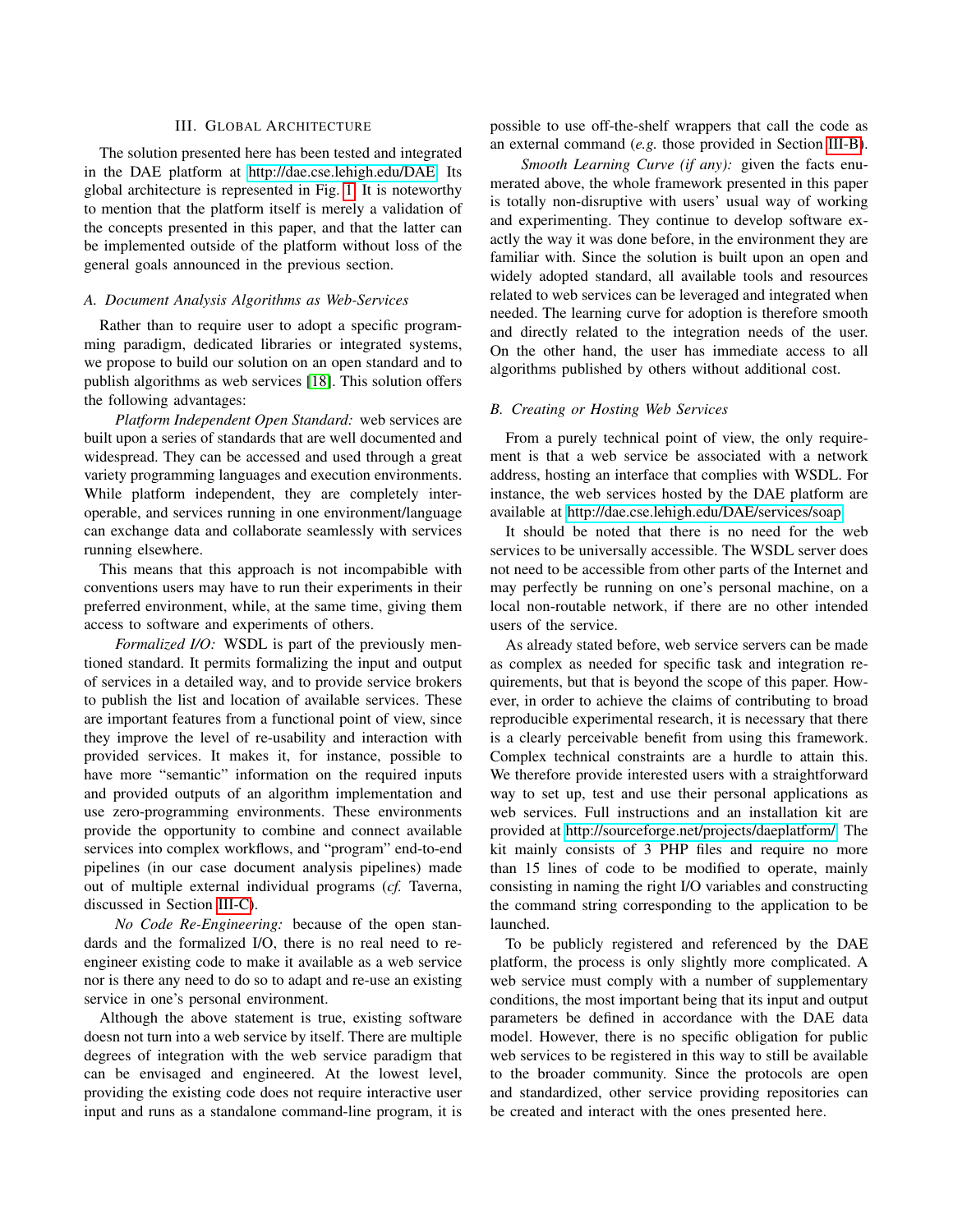

Figure 1. Overview of the DAE platform architecture

#### *C. Using and Accessing Web Services*

While it remains perfectly possible to write web service aware programs that would interact through WSDL interfaces, there is no real need to program anything to use the document web services mentioned in the previous section. The only thing that is needed is a web service invocation tool like Taverna [19].

Fig. 2 gives an example of what this looks like. Taverna allows the user to create input and output flows, and redirect them to and from web services, in a graphical click-and-play environment. The workflows can be saved into lightweight XML description files and shared with others. The tool also provides simple and straightforward operators like loops, parallelization, *etc.*

#### IV. CONCLUSION

In this paper we have advocated the use of web services to improve overall reproducibility of published document analysis results. In this section we will review the advantages this offers and how it can contribute to more generic and widespread benchmarking and evaluation protocols.

#### *A. Availability, Access and Archiving*

Providing software as a web service removes three major hurdles found with simply making source code available, without adding disadvantages, since all source code can still be provided (and should be promoted as good practice).

First, difficulties related to cross-platform issues disappear. Moreover, since the development overhead of making one's own code available as a web service is close to zero (and is most certainly far less than distributing and maintaining cross-platform code) there is a clear incentive to contribute programs through web services. Second, cases where intellectual property or commercial constraints have previously hindered sharing, can now be integrated for research and benchmarking, since all resources can remain under the control of those who provide the service. Finally, it becomes technically possible to keep operational and functional archives of legacy programs through virtualization techniques, since older code, running on obsolete operating systems or in discontinued environments can still be made available by having them run in virtual machines. The DAE platform, for instance, provides access to VirtualBoxhosted [20] environments.

There is one catch to the approach presented in this paper, however: the dependency on network and computing resources. Other approaches, notably those consisting in distributing source code only, leave it to those who want to reproduce the results to prepare and execute the experiments, and therefore dispose of the required resources. In our case, it is the provider of the service who also provides execution resources. Partially centralized or distributed community resources may alleviate this.

#### *B. Reproducibility, Benchmarking and Evaluation*

The great gain that is achieved through this framework is full reproducibility for results, since the complete operational conditions of experiments are available, without bias related to implementation choices or parameter tuning. Complete experimental pipelines can be formalized and distributed with Taverna (or other, equivalent resources) and executed anywhere, without constraints. These pipelines (or workflows) can be re-appropriated by others and enhanced, challenged or transposed to other contexts, and through publication, contribute to sound and productive contradictory discussion of results and methods in general.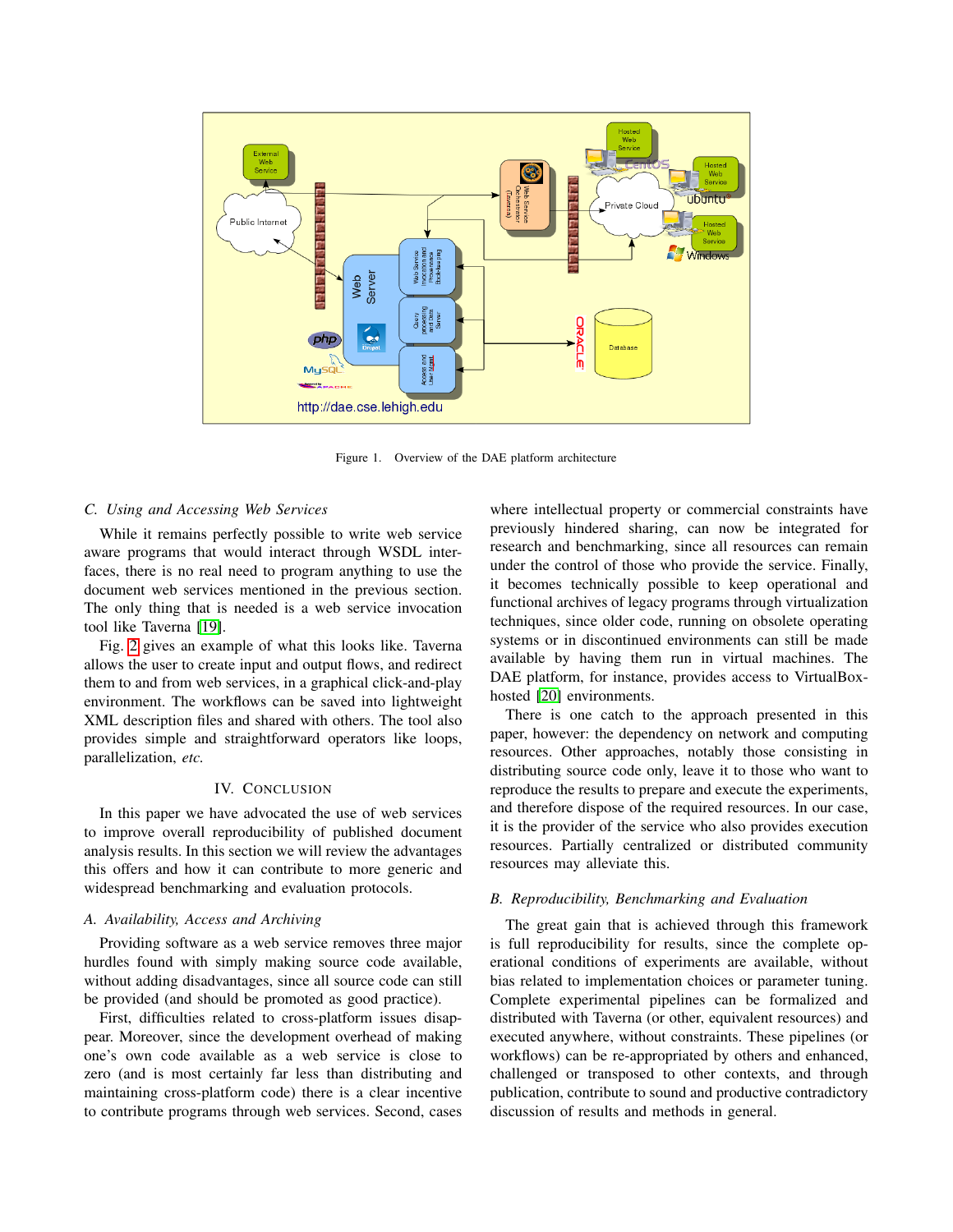

Figure 2. Taverna workflow example, automatically taking random images from a DAE dataset, running different binarization algorithms.

By doing so, they become a cornerstone to the establishment of open, sharable benchmarking procedures in a transparent and reproducible way. Furthermore, it makes it much easier to conceive and distribute complex endto-end workflows as evaluation procedures for individual algorithms. For example, studying both the influence of individual OCR or layout analysis programs with respect to higher level interpretation tasks, like named entity detection, can be formalized and published as a workflow of generic web service components. It then becomes possible to replace individual algorithm contributions (*e.g.* a new OCR algorithm) without affecting the general experimental setup, and thus maintaining the objectivity of resulting performance measurements, without major re-engineering or software integration efforts.

#### *C. Future Work*

Currently ongoing work is related to the deployment and effective use of the framework for IAPR ICDAR and GREC contests [21]. This will provide, on the one hand, stress tests on the DAE infrastructure hosting some of the web services. The data generated will give useful information for further use and development. It will also provide user feedback on the usability and the efficiency of the approach. One of the interesting expected by-products of an effective use of the paradigm is that in a first stage, contributers are expected to simply provide a web service executing their software (either self-hosted or hosted on the DAE platform). In a second stage, when trying to interconnect various web services there will be need for specific contributions like format converters. It is expected that these converters, however, can be published as web services as well, thus contributing to a virtuous cycle of increased usability and usefulness and eventually users.

Other further extensions include a thorough evaluation of the impact on performance (throughput and bandwidth as well as overhead caused by the web service orchestrator)